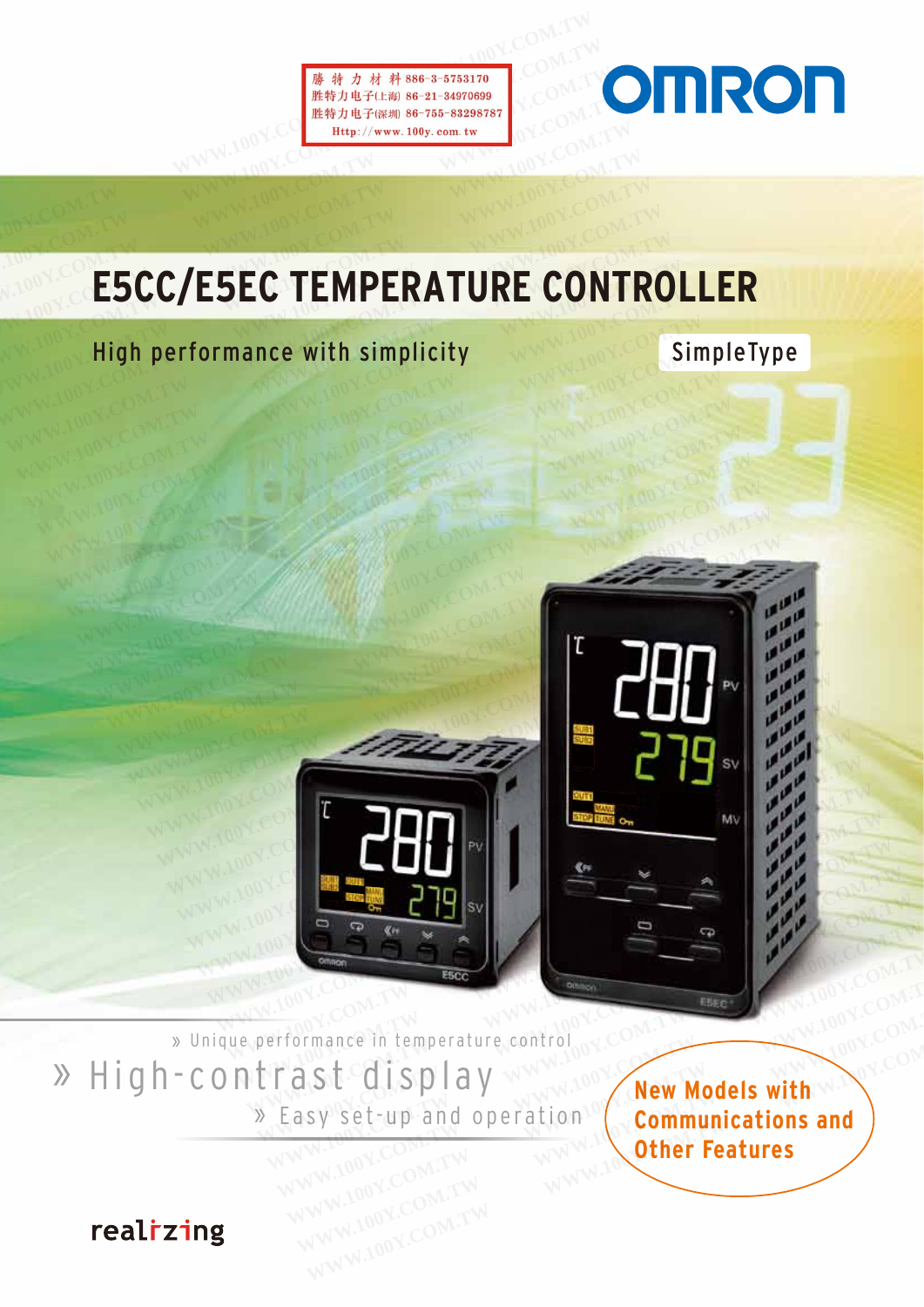## **The New E5CC and E5EC Next-generation Digital Controllers with Advanced Designs and Easy Operation The New E5CC and E5EC<br>Next-generation Digital Cont<br>with Advanced Designs and The New E5CC and E5EC<br>
Next-generation Digital Contr<br>
with Advanced Designs and E<br>
White PV display and The New E5CC and E5EC<br>
Next-generation Digital Control<br>
with Advanced Designs and East<br>
White PV display and<br>
new LCD with greatly Mext-generation Digital Contro**<br>
With Advanced Designs and Ea<br>
White PV display and<br>
new LCD with greatly<br>
improved visibility.<sup>\*</sup> 19



**A compact body with large display characters for easy reading even from a distance. This helps to reduce human error.** 



The white LCD display is easy to read in the subdued lighting conditions.



The display remains easy to read even from wide viewing angles.

**Following functions are now included!** 

- ・**Communication (RS-485)**
- ・**Event input (E5CC 2 inputs,E5EC 4 inputs max)**  The display remains easy to read even from wide viewing angles.<br> **Ctions are now included!**<br> **WESCC 2 inputs,E5EC 4 inputs max) WWW.1008 are now included!**<br> **WWW.1008 are now included!**<br> **WWW.100Y.2008 inputs,E5EC 4 inputs max)**<br> **WARD:**<br> **WARD:**<br> **WARD:**<br> **WARD:**<br> **WARD:**<br> **WARD:**<br> **WARD:**<br> **WARD:**<br> **WARD:**<br> **WARD:**<br> **WARD:**<br> **WARD:**<br> **WARD:**<br> **W**
- ・**Heater burnout alarm**

**These new models greatly expand the range of application.**<br> **WWW.100Y.Communication (RS-485)**<br> **Weater burnout alarm**<br> **These new models greatly expand the range of application. ons are now included!**<br> **CCC 2 inputs,E5EC 4 inputs max)**<br> **CCC 2 inputs,E5EC 4 inputs max)**<br> **EXEC 2 inputs,E5EC 4 inputs max)**<br> **EXECTE: EXAMPLE 100Y INCREASURE 100YOF WARKS-485)**<br> **COM 2 inputs,E5EC 4 inputs max)**<br> **Malarm**<br> **EXAMPLE 100Y.COM.TW IS greatly expand the range of application.**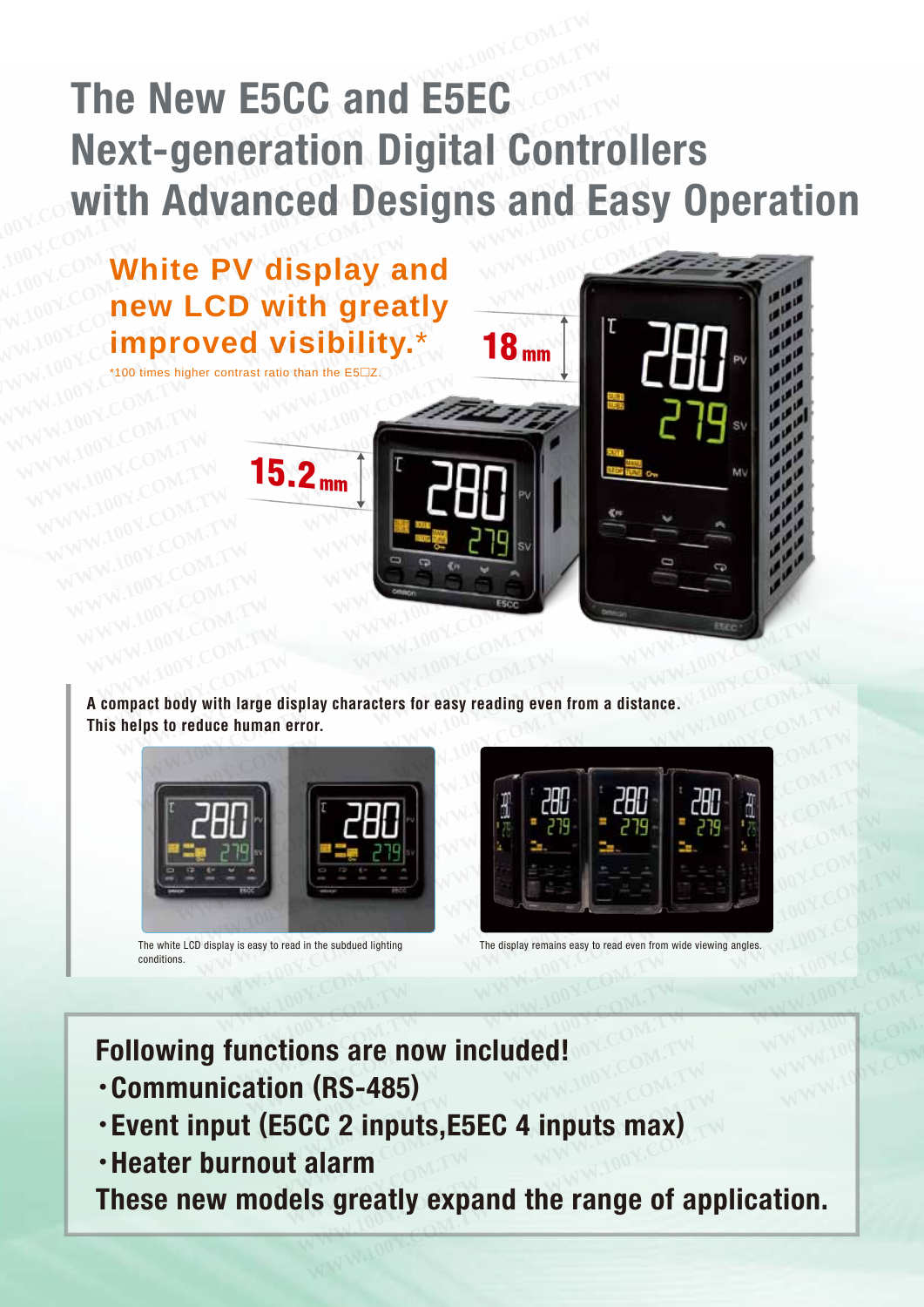## SimpleType



### **Save space!**

The compact and space-saving design of the new E5CC/E5EC controller generation requires less space behind the panel (60 mm), allowing quick snap-mounting and easy installation even under very cramped conditions.



#### Five front keys Tens digit setting Tens digit setting Tens digit setting

### **Smart!**

With key features like simplicity in operation, Omron's patented PID control, and 50ms sampling period, the E5CC/E5EC sets a new standard in fast and precise temperature regulation. Exce Vie front keys<br>
We front keys<br>
Tens digit setting<br>
Exce Vietnament Markov Units digit setting<br>
Tens digit setting<br>
Tens digit setting<br>
Tens digit setting<br>
Tens digit setting<br>
Tens digit setting<br>
Tens digit setting<br>
Te Front keys<br>
This digit setting<br>
This digit setting<br>
This digit setting<br>
This digit setting<br>
ESEC sets a new standard in fast and precise temperature regulation.<br> **ESEC sets a** new standard in fast and precise temperature r

#### Sampling period:50ms

Sampling Rate Sufficient to Handle Rapid Increases in Temperature



Independent heating/cooling PID

The heating and cooling PID can each be set individually. Also, autotuning (AT) will automatically set the PID constants.



#### Setting change protection

You can disable key operations to help prevent incorrect setting change.



setting change protection is enabled.

#### **The E5CC and E5EC cover a wide range of applications.**



High-speed PID control: Sampling period of 50 ms Upper/lower limit alarms: Two auxiliary outputs



Heating/cooling control: Independent PID control Upper/lower limit alarms: Two auxiliary outputs

**As Good as the E5Z Series, And Even Better** 

#### **Main Features**

- Universal input: Thermocouple, Pt, or analog current/voltage
- $\bullet$  Indication accuracy:  $\pm 0.2\%$ (for PT input)
- PF key assignment can be changed (RUN/STOP, AT execution/STOP)